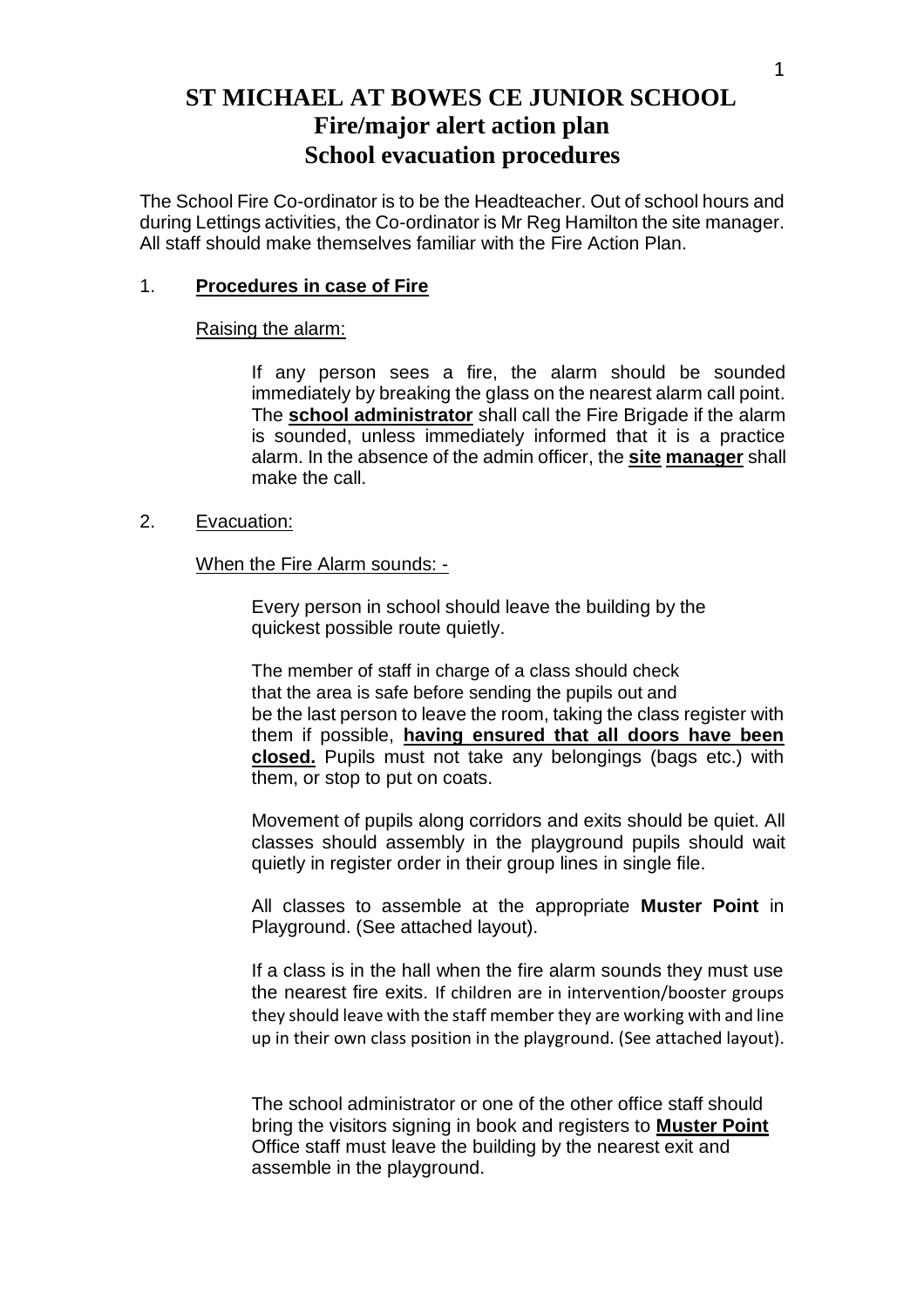Class teachers should do a children head count and then call the registers if available, reporting any absences **to the Headteacher.**

The **office staff will take the Visitors' book with them. All visitors, parents should report to the school administrator and non-teaching staff should report to the class teacher they are working with.**

If the evacuation is a practice, and the whole school has been accounted for; the Head will dismiss everyone. Pupils should then be returned to their classes.

If the **Fire Brigade** has been called, then no one is to re-enter the premises until the **Fire Officer in charge** has declared it safe to do so.

The **site manager** should ensure that the main gates are opened and that access to the playground is clear of obstruction.

## Location of fire:

On completion of the evacuation, the person sounding the alarm should go to the **Muster Point** (and report the location of the fire to the **Fire Co-ordinator** who will, in turn, inform the Fire Brigade on their arrival).

#### Fire practice:

Evacuation procedures will be practised **without warning at least once each term,** at various times. Details of the time taken and any problems exposed are to be noted by the Fire Coordinator and rectified.

3. General

Classroom teachers and primary office users,

- a) ensure that **Fire Notices are prominently displayed in all rooms.**
- b) check periodically that the fire equipment in the room or near it (as described on the Fire notice) is in its proper place and appears functional.
- c) **report or take action** to resolve instances of damaged fire doors/self closures, etc. on their primary exit route.

The fire alarm system is to be tested, individually and collectively, by the site manager once a week and recorded in the logbook.

The site manager will ensure that extinguishers and other fire safety apparatus are fully functional and in the correct place at all times. Any defects seen or suspected by any person are to